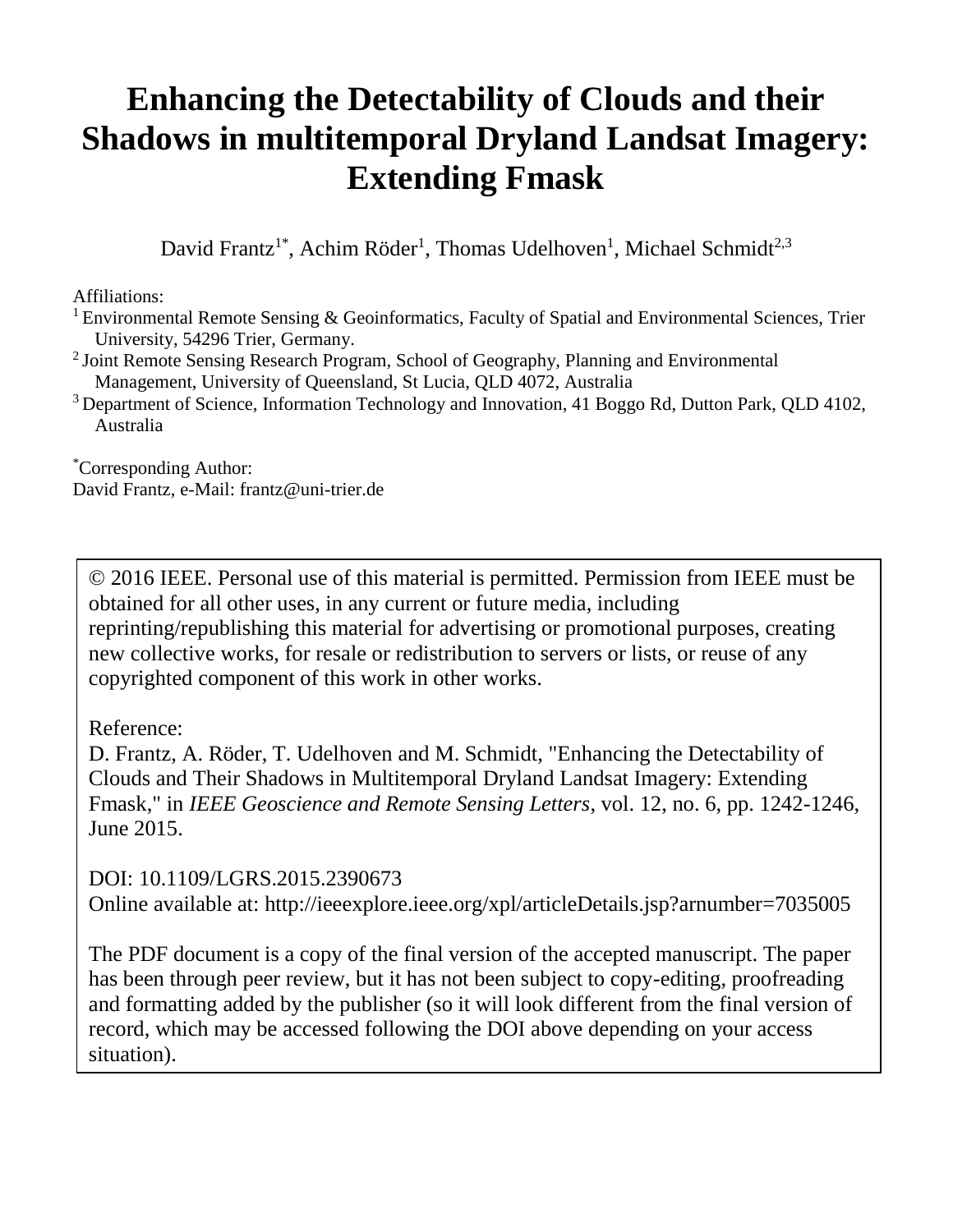*Abstract***—We developed a new two-step approach for automated masking of clouds and their shadows in Landsat imagery. The first step is comprised of detecting clouds and cloud shadows in every Landsat image independently by using the Fmask algorithm. We modified two features of the original Fmask: we dropped the termination criterion for shadow matching and we appended a darkness filter to counteract false-positives in bifidly structured dryland areas. The second step utilizes the scene-by-scene detections of the first step and additional time series of cloud and cloud shadow probabilities. All clear-sky observations of a pixel are used to estimate the probabilities' median and standard deviation. Any observation that deviates more than a multiple of the standard deviation from the median is considered an outlier and thus a remaining cloud or cloud shadow. The method was specifically designed for use in water-limited dryland areas, where event-based precipitation is predominant. As an effect, green vegetation peaks are highly variable, both in timing, magnitude and frequency with adverse effects on commonly used Fourier-based outlier detection methods. The method is designed to be robust even if temporally dense data coverage is not available.** *Index Terms***—Cloud detection, drylands, Landsat, multitemporal, remote sensing, time series.**

## I. INTRODUCTION

LANDSAT data are one of the most valuable resources for earth observation [\[1\]](#page-8-0)[-\[2\],](#page-8-1) because of long term data continuity [\[3\],](#page-8-2) free data access [\[4\]](#page-8-3) and their optimal resolution to monitor landscape processes [\[5\].](#page-8-4) However, a great proportion of all available Landsat images is obscured by clouds and their shadows, most predominantly in the tropics [\[6\].](#page-8-5)

The detection of clouds and their shadows is an inevitably required early step in any following image analysis application, because clouds adversely influence most analyses, among them atmospheric corrections, biophysical variables like the Normalized Difference Vegetation Index (NDVI [\[7\]\)](#page-8-6) values and land cover classifications [\[8\].](#page-8-7)

Clouds either reduce the amount of usable data if cloud contaminated scenes are simply discarded or they have to be detected and masked. Historically, the overall cloud contamination of a Landsat scene was estimated by the Automated Cloud Cover Assessment (ACCA) system [\[9\]](#page-8-8)[-\[10\].](#page-8-9) In general, ACCA fails to delineate the exact location and boundaries of clouds and their shadows [\[8\]](#page-8-7) with adverse effects on automated analyses. Therefore, manual cloud detection was often performed, which in turn limited the amount of usable data, because of time and cost limitations.

Fortunately, cloud and cloud shadow detection in Landsat imagery has matured in the previous years with the development of the Fmask algorithm [\[8\].](#page-8-7) The accuracy of the Fmask results is reported to be good: [\[8\]](#page-8-7) reported an overall accuracy of 96.41%, cloud producer's accuracy of 92.1% and cloud user's accuracy of 89.4%. The producer's accuracy for shadows is more than 70% and the user's accuracy is more than 50%. They used 142 manually screened reference images, globally stratified over 9 latitudinal zones.

The Fmask algorithm applies one scene-specific probability threshold for all pixels in a scene [\[8\].](#page-8-7) Cloud and cloud shadow masks can be further enhanced by applying time series based detection methods that make use of the scene-by-scene detections of Fmask. Besides other multi-temporal cloud detection approaches (e.g. [\[11\]\)](#page-8-10), [\[12\]](#page-8-11)[-\[13\]](#page-8-12) presented a subsequent time series analysis of TOA reflectance, developed in a rather humid study area in the Northeastern United States. They fit series of sine and cosine functions to the remaining clear-sky observations for each pixel and detect outliers (i.e. missed clouds and cloud shadows) using the model residuals.

Unlike temperate areas, water-limited dryland areas are often comprised of evergreen woodlands, open forests and grasslands that do not follow a strict sinusoidal phenological course. Phenology in arid areas is rather driven by event based precipitation [\[14\]](#page-8-13) that is highly variable, both in timing, magnitude and frequency and can trigger a flush of (green) vegetation growth. In these cases, the conditions of equidistantly spaced phenology peaks is not met anymore and thus, fitting a Fourier based model of sine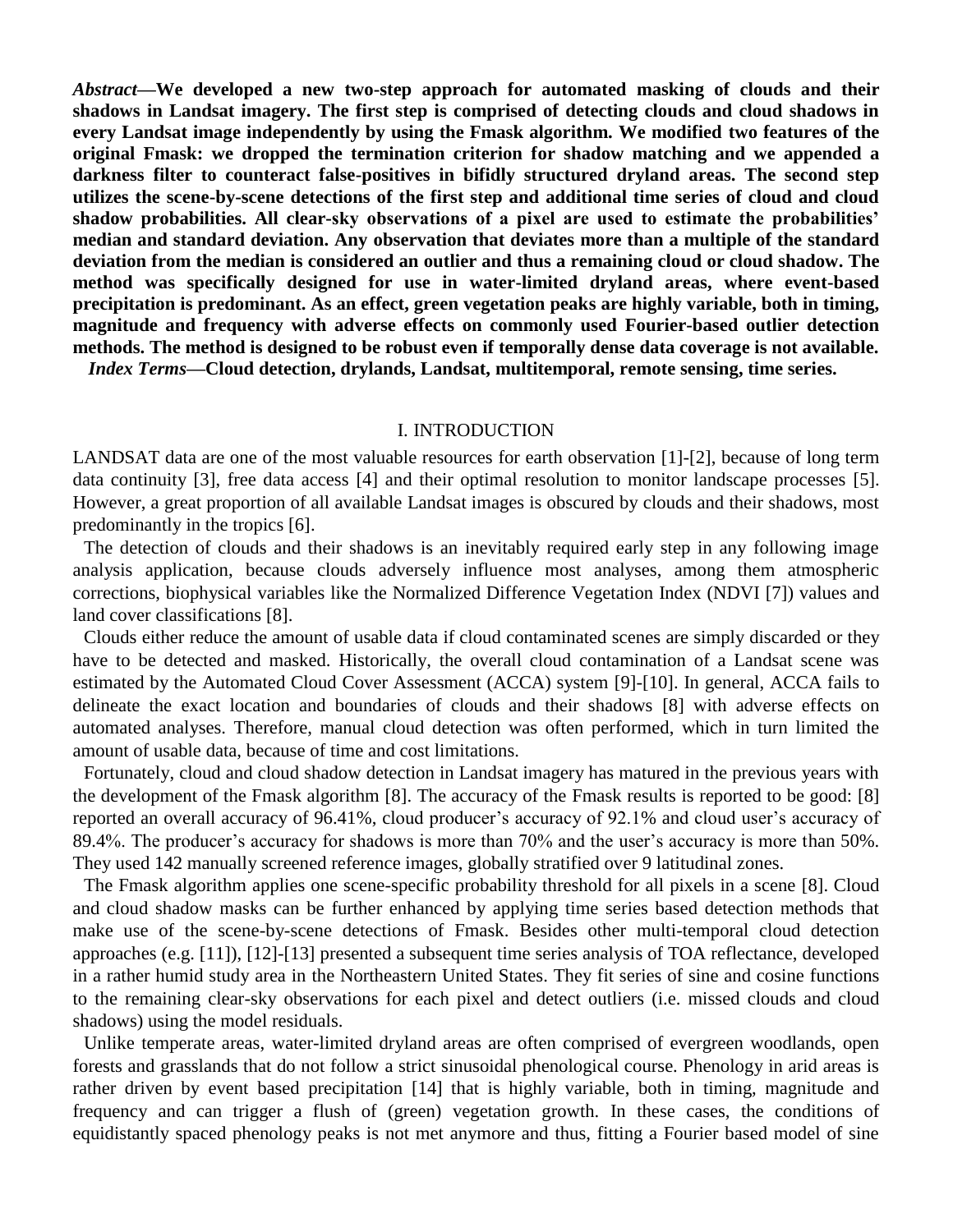and cosine functions might not be an appropriate choice [\[15\].](#page-8-14) Large data gaps are a general problem where either the acquisition plan or the cloud coverage do not permit a high frequent data coverage, e.g. areas outside the U.S., which were frequently not part of Landsat's acquisition plans. Although the current effort of reallocating data from foreign data providers [\[16\]](#page-8-15) eases this drawback to a certain degree, temporal dense coverage is still an issue in many places. In addition, dryland biomes are often characterized by a pronounced partitioning of seasonality into a dry and wet season. During the wet season, where phenology is most dynamic, cloud-free Landsat data are often not available. Therefore, fitting a sine-based model might not be the best choice under these specific circumstances.

Here we present an approach to identify additional clouds and cloud shadows in Landsat imagery using a two-step cloud screening procedure, especially tailored for dryland ecosystems. The first step is comprised of applying the Fmask algorithm to the individual Landsat images [\[8\].](#page-8-7) We modified two criteria of the Fmask algorithm to perform better in a dryland environment. The second step is a subsequent time-series based outlier detection method, based on the results of the first step to reduce omission errors. It is designed as an alternative to the method presented by [\[13\]](#page-8-12) for areas where the middle of the growing period(s) does not occur at the same time every year.



### II. STUDY AREA

<span id="page-2-0"></span>The method was developed in an Australian savanna ecosystem in Queensland. The study area is included in WRS-2 Path/Row 093/078 and is centered at approximately 26°00'08''S and 147°25'48''E. The location of the study area (150 x 150 km) is displayed in [Fig. 1](#page-2-0) as the white box. The structural formations dominating the area, namely open forests and woodlands, are characteristic for Queensland's savannas, accounting for over 70 % of Australian forests in terms of structure and biomass [\[17\].](#page-8-16) The major tree communities in this area are formed by evergreen eucalyptus, acacia or callitris dominated woodlands to open forests (Regional Ecosystem Mapping of 2006 [\[18\]\)](#page-8-17). The region is characterized by variable rainfall and the ecosystem itself is generally water limited. The average monthly evaporation exceeds the average monthly rainfall throughout the year [\[19\]](#page-8-18) with a pronounced dry and wet season, where the rainfall is precipitated by short duration storms with high temporal and spatial variability [\[19\].](#page-8-18)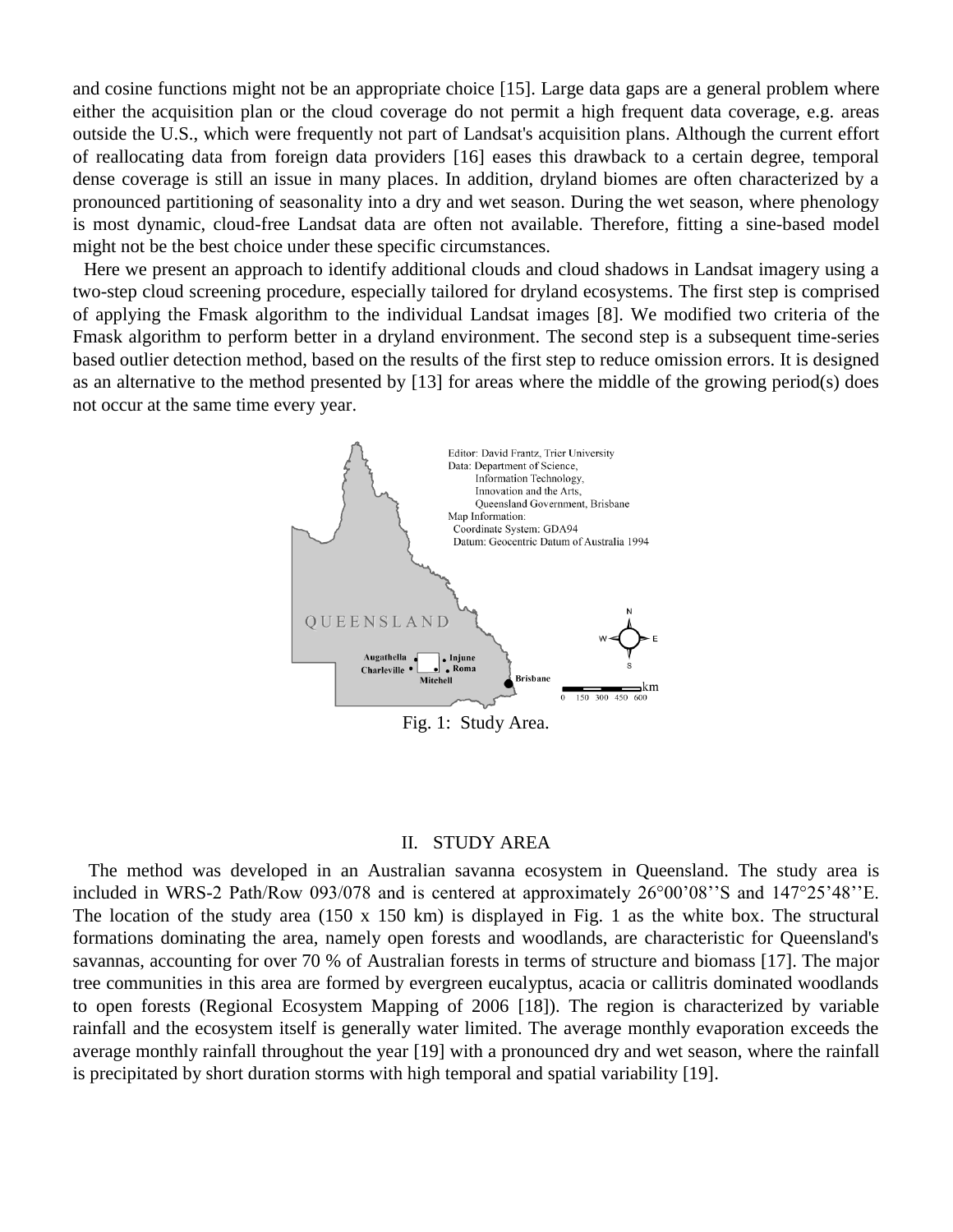# III. Data

All available Landsat-5 Thematic Mapper (TM) data of WRS-2 path/row 93/78 for the three year period of 2007-2009 were used in this study. Standard terrain corrected (Level 1T) Landsat data were obtained from the U.S. Geological Survey archive (USGS). Images that were not corrected to L1T precision were discarded, as a reliable co-registration among images was considered to be of major importance.

# IV. Methods

The presented method is a two-step cloud screening procedure, where the first step is comprised of sceneby-scene detections with a slightly modified version of the Fmask algorithm [\[8\].](#page-8-7) The results from the first step are utilized in the second step, where the cloud and cloud shadow probabilities and the final masks are used in a time-series based outlier detection method.

# *A. Step 1: Fmask*

Fmask is a fully automated cloud and cloud shadow screening application based on TOA reflectance [\[8\].](#page-8-7) Fmask is based on physical properties of clouds and their shadows to produce potential layers of clouds and cloud shadows. Cloud shadows are found by combining several existing approaches; i.e. object matching and lapse rate methods. The original algorithm is described in detail in [\[8\].](#page-8-7) Here we adapted the code in two major points to meet our requirements:

# *1)*Termination criterion

In Fmask [\[8\],](#page-8-7) shadows are matched by utilizing the geometrical relationship between a cloud and its shadow as well as modeling the three-dimensional shape and its presumed base height by using temperature information. This 3D shape is projected to the ground, while iterating through possible cloud base heights. For every iteration, a match similarity between the calculated shadow and a potential layer of shadows is computed. Iteration proceeds until the match becomes less than 98% of the maximum match similarity. We decided to discard this termination criterion. Shadow matching was found to terminate too early in many cases, which meant that only a fraction of the shadow was captured. In this implementation, the shadow match with the highest match similarity was considered the winner if the score was greater than 0.3. Otherwise no shadow was matched.

# *2)*Darkness Filter

In the dryland ecosystems under investigation, we encountered a special case of land cover composition, where Fmask occasionally produced a high rate of false positives. This applies if the image is composed of two extremely different land cover classes with uneven areal distribution. Drylands are often comprised of very bright and hot surfaces (due to their sparse and dried-out vegetation cover), but in the presence of open water, patches of active vegetation can co-exist in the same image (e.g. river deltas, river basins and the like). These dark vegetation patches might be classified as clouds if the bright surface types are more dominant in terms of area.

During the selection of the PCPs (Potential Cloud Pixel), dark pixels might pass because the implemented Whiteness filter is rather a "Flatness" filter, which excludes pixels that have a high variability in the visible bands. Thus this filter also lets sufficiently black or grey pixels pass. We integrated an additional darkness filter into the PCP selection query (i.e. potentially cloudy only if the mean reflectance of the visible bands  $> 0.15$ ). This filter is based on the observation that clouds are normally rather white.

Furthermore, the cloud probability of these features is usually very high because of the large temperature difference between the bright surrounding area and the vegetated surface. In Fmask, the temperature probability is derived by a quantile based approach that uses all non-PCP pixels. In the savanna systems under investigation, the bright and hot part of the image often dominates in terms of area, thus the temperature probability gets biased towards the hot surfaces. Water-cooled and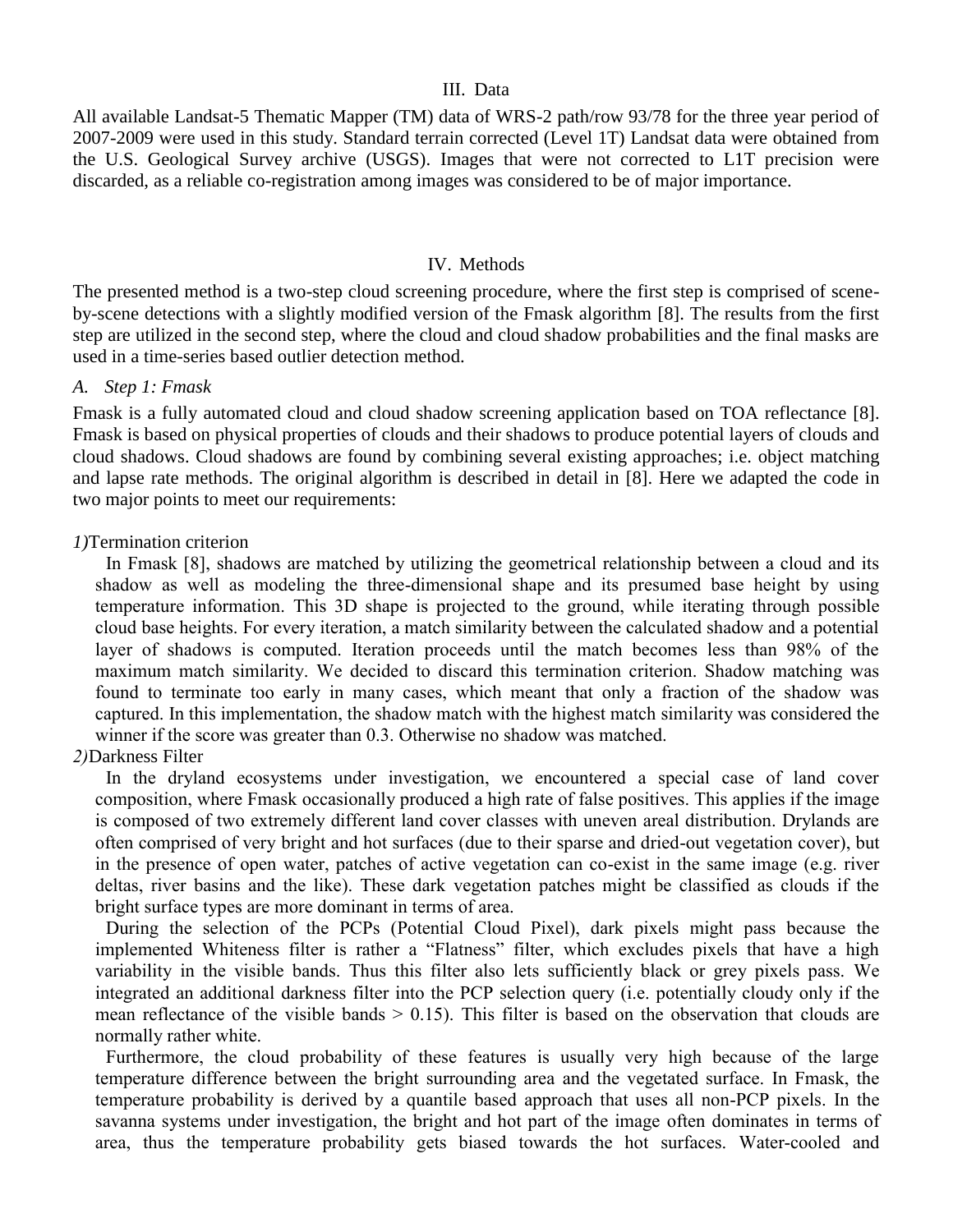transpirating vegetated surfaces are then significantly colder and hence show a very high cloud probability. Therefore, the darkness filter was also added in the selection of the final cloud layer, where the cloud probability is otherwise the dominant driver to identify cloudy pixels.

In addition to the original Fmask implementation, the internal intermediate probability products, namely the cloud and cloud shadow probabilities are stored. Pixel-based time series of these probabilities are used to capture additional clouds and their shadows in the second step. A short description of the probability layers is presented in the following, details can be found in the original Fmask publication [\[8\].](#page-8-7)

# *1)Cloud probability*

In Fmask, the cloud probability is derived by combining land or water specific thematic probabilities. For both land and water, a temperature probability is estimated by rescaling the Brightness Temperature (BT) by percentiles of the land/water clear-sky pixels' BT. Various spectral tests are performed to obtain estimates of clear sky pixels in an early stage of the algorithm. In case of water, a brightness probability is computed. It exploits the property of water to have a very low, but stable reflectance in Band 5 and a significant increase in case of a cloud. Contrary, optical reflectance is very inconsistent for different land cover types, while being quite constant for clouds [\[8\].](#page-8-7) Thus a variability probability is computed instead of a brightness probability. The Whiteness Index [\[20\]](#page-8-19) and modified versions of NDVI [\[7\]](#page-8-6) and NDSI (Normalized Difference Snow Index [\[21\]\)](#page-8-20) are used to capture the earth land surface's spectral variability. Modified versions of NDVI and NDSI are used to counteract inconsistent index behavior in case of saturated VIS but under-saturated NIR and SWIR bands [\[22\].](#page-8-21)

# *2)Shadow probability*

Shadowed areas are mainly illuminated by scattered radiation and the scattering in NIR and SWIR bands is weaker than in VIS [\[23\].](#page-8-22) Additionally, NIR and SWIR reflectance is usually higher than the reflectance in VIS. Thus, a stronger darkening effect is evident in the long wavelength bands. Therefore, a morphological flood-fill transformation of bands 4 and 5 is performed in Fmask [\[24\]](#page-8-23)[-\[25\].](#page-8-24) This filling procedure causes objects with a local depression in reflectance compared to their surroundings (e.g. cloud shadows, but also lakes or patches of vegetation in a desert) to be filled with the values along their border.

# *B. Step 2: Outlier detection*

Once all individual images are processed with Fmask and the cloud and cloud probabilities are saved as second output product, we implemented a time series algorithm, which detects additional clouds and shadows on a per-pixel basis. The cloud and shadow masks are used to provide the clear-sky observations, whereas the probabilities are used to separate some remaining clouds and shadows from this data heap. Clear-sky observations are used to estimate basic statistics of the land surface. A deviation from these statistics is considered as cloud remnant. The process is illustrated as workflow in [Fig. 2.](#page-4-0)



<span id="page-4-0"></span>Fig. 2: Workflow of the two-step algorithm.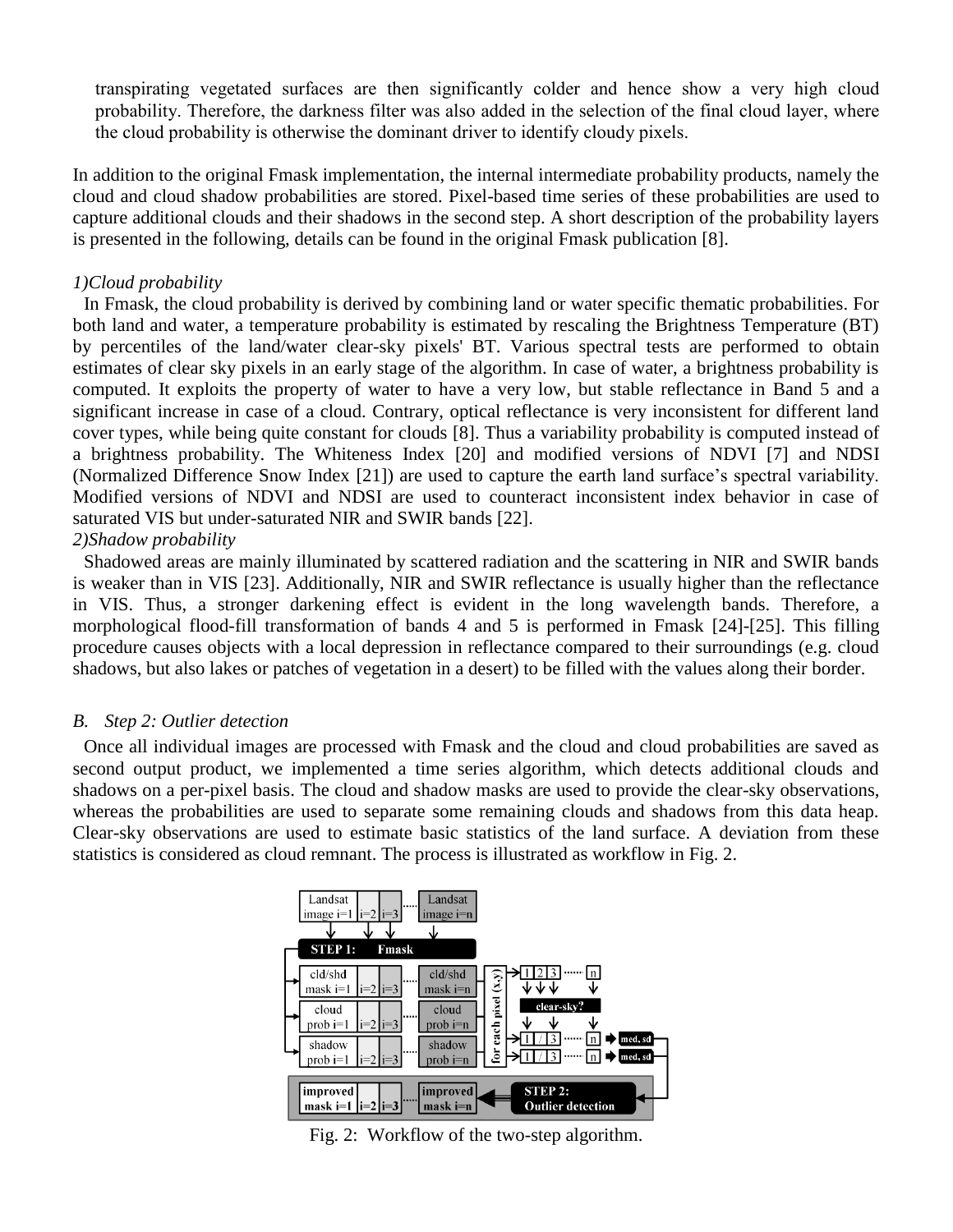The probabilities of the clear-sky observations are assumed to be stable throughout time  $-$  at least for a restricted period of time. Therefore an anomaly in any of the probabilities throughout a three-year-period was considered as being an undetected cloud or cloud shadow. For each pixel *(x,y)*, the median and the standard deviation of the clear-sky time series are computed for each probability *probj,* with *j = {cld, shd}*. A pixel at time  $t_i$ ,  $i=1,...,n$  ( $n =$  number of images) is marked as outlier if any *prob<sub>i</sub>* is greater than a threshold *thr<sup>j</sup>* (eq. 1), which is its median plus a multiple *m* of its standard deviation (eq. 2). The multipliers  $m<sub>i</sub>$  are the only tweakable input parameters of our algorithm. They allow for balancing the omission and commission errors. Ideally, they can be found by inverting the code with a Look-up-Table approach, where the parameters are chosen that match the best with an independent dataset. In practice, this might not be applicable due to problems in setting up a reference dataset of sufficient quality as outlined by [\[13\].](#page-8-12) Therefore, the choice of the multipliers  $m<sub>j</sub>$  will be in practice based on visual scene analysis. For our presented data, we set *mshd* to 3.5, *mcld* was set to 3, though we suggest that these parameters should be reconsidered for every study site.

*outlier* 
$$
(x, y, t_i) = prob_{cld}(x, y, t_i) > thr_{cld} || prob_{shd}(x, y, t_i) > thr_{shd}
$$
 (1)

$$
thr_j = med(prob_j(x, y)) + m_j \cdot sd(prob_j(x, y))
$$
\n(2)

This approach tends to identify many small outlier objects accidentally. Therefore, rigorous spatial filtering is applied to each mask image at times *ti*. An outlier pixel is only accepted if it is completely surrounded by other outliers in an 8-connected neighborhood. If not, the outlier is rejected and considered to be clear-sky. Finally, all remaining outliers are buffered by 7 pixels and the outlier masks and original Fmask-derived masks are combined for each point in time *i*.

## V. Results and Discussion

Fig. 3 illustrates the outlier method for two pixels (marked in [Fig. 4\)](#page-6-0) that were missed by Fmask. The outlier detection algorithm was capable of detecting data points within the shadow probability time series (a) and the cloud probability time series (b). In the case of the cloud probability example (b), the importance of the removal of Fmask identifications (yellow) for calculating the statistics is evident, where the inclusion of these data points could bias the standard deviation and the median (the effect on standard deviation might be more severe) in a way that the outlier would not be detected anymore. In addition, apparently the use of cloud and shadow probabilities allows us to use rather simple thresholding techniques compared to [\[13\]](#page-8-12) as the probability layers are mostly free of phenological fluctuations. We superimposed the clear-sky NDVI time series in [Fig. 3.](#page-6-1) It can be seen that there is an irregular, rainfall driven phenology, which is clearly visible in the NDVI, but not in the probability time series. The fluctuations in the probability time series are rather erratic and do not seem to inherit from phenological processes.

Furthermore, it can be seen that detecting clouds and shadows in this specialized data space allows even for the detection of thin clouds (example b), where the cloud is not even clearly visible in the NDVI transformation.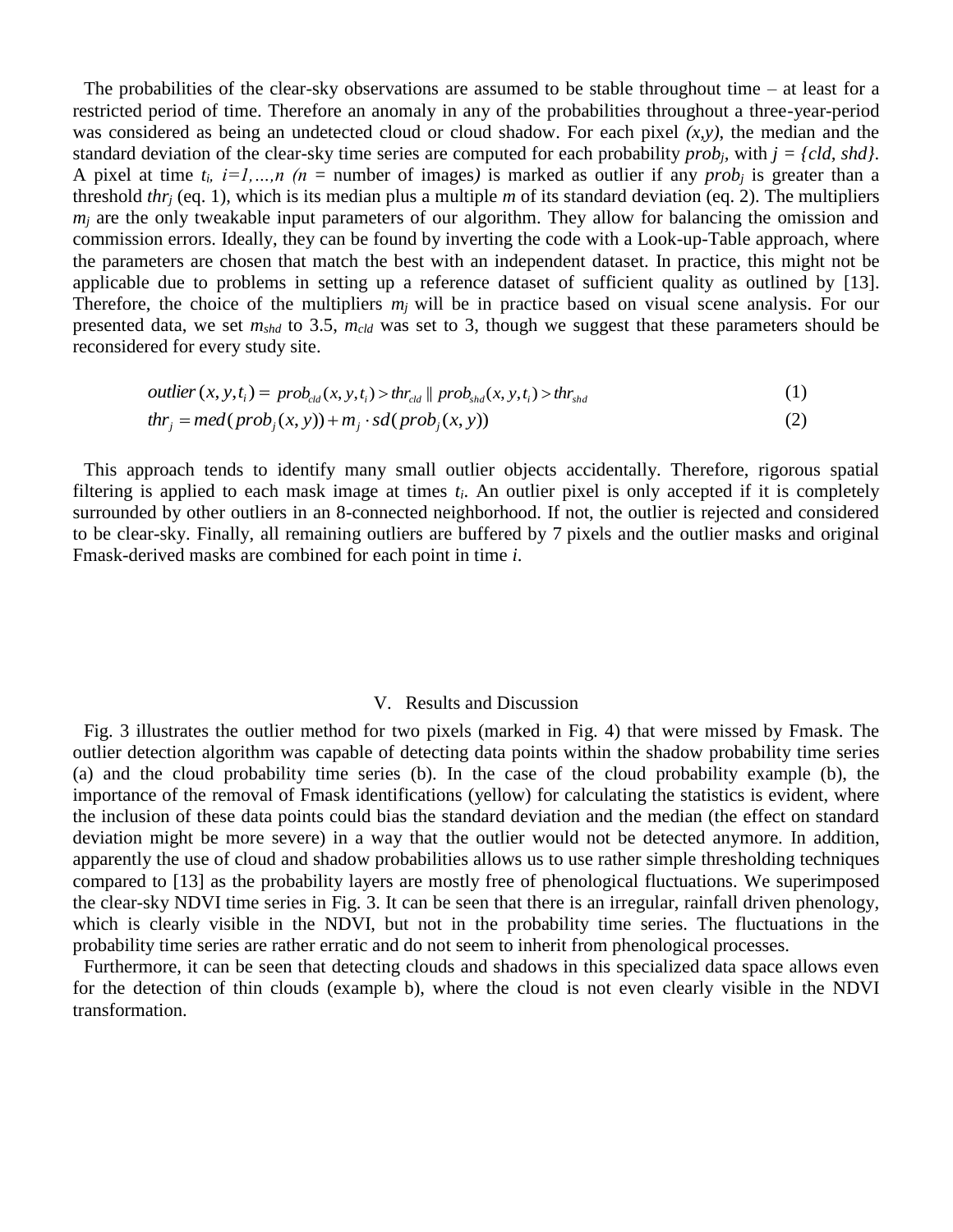

<span id="page-6-1"></span>Fig. 3: Illustration of the time series outlier detection for two pixels marked in [Fig. 4.](#page-6-0) An outlier (blue bars) is detected if its cloud/shadow probability is greater than the pixel median + a standard deviation multiplier (statistics retrieved from the clear-sky observations, black bars), thus being in the grey area. Fmask detections (yellow bars) are used to separate most of the observations before calculating the statistics. NDVI time series of the clear-sky observations are plotted in green.



Fig. 4: Landsat RGB-composite (bands 4/5/3, i.e. NIR/SWIR1/RED) for the illustration of the outlier detection method (blue) as compared to the Fmask detections (yellow). The image was captured on 02/03/2007, which corresponds to the date with the blue bars in [Fig. 3;](#page-6-1) the corresponding pixels are marked with a) and b).

<span id="page-6-0"></span>Fig. 4 (a) depicts typical results of Fmask and of the extension for an example of a densely packed cumulus formation. Yellow polygons depict the Fmask results and additional outliers are drawn in blue. Especially cloud shadows are subject to omission in Fmask, which was to be expected as the shadow inaccuracy was determined to be higher [\[8\].](#page-8-7) This is particularly true in cases where the cloud was missed or the cloud is extremely cold and high and thus too far away to be linked properly to its shadow. Furthermore, small and almost transparent clouds were sometimes not detected, too (e.g. the cloud marked by b). Very thin stratus clouds or plumes of thick haze/high aerosols were also of concern (not depicted here). A high proportion of these objects could be captured with the additional outlier approach. The outlier detection produced reasonable results for most land cover types. As an exception, there were some false positives when dark objects of short duration were present. Fresh burn scars are characterized by a charred and dark surface, thus the shadow probability increases rapidly for a short time. Therefore, some recently burned areas were flagged partially as being shadow. We expect that this is also true for other transient dark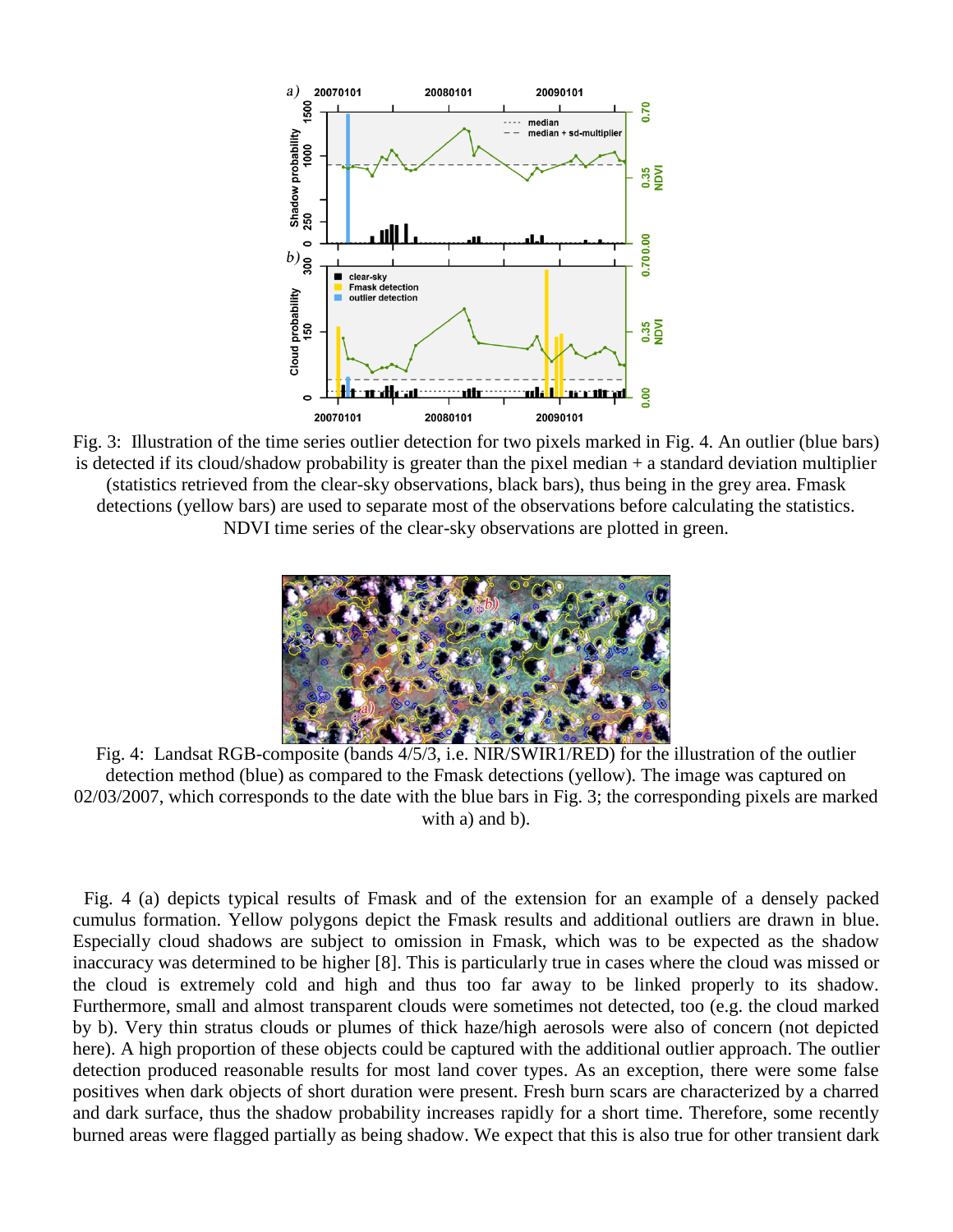features (as temporal flooding), though we did not encounter this in our testing data. In a future version of our algorithm, we might account for this problem by exploiting the cloud/shadow geometry, e.g. by implementing another repeat of the Fmask shadow matching routine after the outlier detection step or by simply rejecting shadow detections that are too far away from the next cloud.

The time series based outlier detection in the probability images was designed to decrease the error of omission. The error of commission might increase to some degree or might remain unaffected. As a suggestion, this method can be used in applications that are very sensitive to remaining cloud contamination, but are robust in case of missing data. For example, STARFM (Spatial and Temporal Adaptive Reflectance Fusion Model [\[26\]\)](#page-8-25) predictions are very likely to decrease if transient changes in reflectance are present (e.g. clouds) and are per se designed to bridge temporal data gaps and make use of multiple images and neighborhood information. This means in most cases there will still be an estimated pixel value, even if that specific pixel was masked out in one image.

## VI. Summary

Cloud and cloud shadow detection in Landsat imagery has matured recently with the introduction of Fmask [\[8\].](#page-8-7) Fmask accuracy is known to be of very high quality, though not perfect. Therefore, a two step cloud and cloud shadow screening method was introduced to decrease omission errors for applications that are sensitive to remaining cloud contamination. We modified two features of the original Fmask code (first step). Firstly, the termination criterion for shadow matching was dropped. Secondly, we added a darkness filter to improve detections for areas that are characterized by large surface property gradients.

A robust time series based outlier detection method was developed to reduce omission errors. The method utilizes the scene-by-scene detections of the first step. All clear-sky observations of a pixel are used to estimate the median and standard deviation of the cloud and cloud shadow probability time series. The cloud and cloud shadow probabilities are intermediate products of Fmask [\[8\].](#page-8-7)

Contrary to existing add-ons [\[12\]](#page-8-11)[-\[13\]](#page-8-12) the presented algorithm was specifically developed for dryland areas that are characterized by the absence of phenology peaks at regular intervals. Furthermore, the algorithm is considered to be more robust in case of temporally sparse Landsat data and bad acquisition distributions over the year due to a pronounced dry/wet seasonality because of the conceptual simplicity. In addition, the method's simplicity and its non-iterative nature might give it an edge compared to [\[13\]](#page-8-12) if computation speed or access to high-end hardware is a limiting factor.

# Acknowledgment

Landsat data courtesy of the U.S. Geological Survey. We like to thank Zhe Zhu & Curtis Woodcock for providing the Fmask code. We are grateful to two anonymous reviewers whose comments helped improve the manuscript.